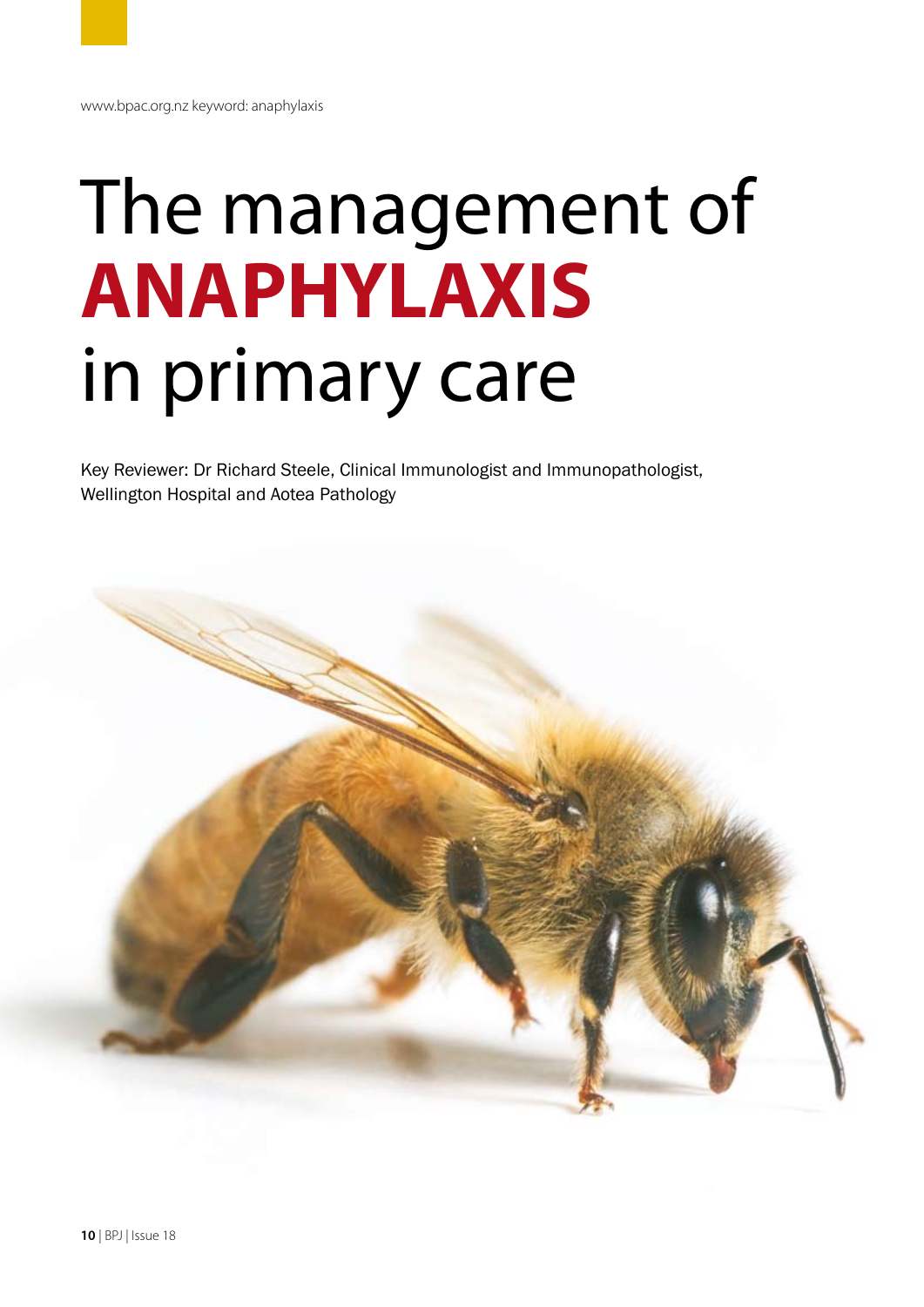# **Anaphylaxis treatment algorithm**

# **Confirm anaphylaxis\***

Is onset of symptoms acute? Are there life-threatening airway, breathing or circulation problems? Are skin changes present?

## **Call for help/Dial 111**

#### Treat ABC

Lie patient flat and raise their legs (or place in a sitting position if breathing difficulties). Remove the trigger if possible e.g. stop delivery of any drug, remove a bee sting. Do not induce vomiting after food-induced anaphylaxis.

# **Administer adrenaline**

| Adult and child >12 years: | $0.5$ mg IM     | $(0.5 \, \text{m}$ L 1:1000 solution) |
|----------------------------|-----------------|---------------------------------------|
| Child $6 - 12$ years:      | $0.3$ mg IM     | $(0.3 \, \text{m}$ L 1:1000 solution) |
| Child $<$ 6 years:         | $0.15$ mg IM    | (0.15 mL 1:1000 solution)             |
| Infant $\leq 6$ months:    | $0.01$ mg/kg IM | (0.01 mL/kg 1:1000 solution)          |

Repeat dose at 5 minute intervals

If an auto-injector is the only form of adrenaline available, this should be administered

## **If skills and equipment available:**

Establish airway Gain IV access Monitor pulse oximetry, blood pressure, ECG Administer IV fluids (0.9% saline) Administer high flow oxygen Consider an antihistamine or hydrocortisone

Adapted from the UK Working Group of the Resuscitation Council1

\*Anaphylaxis is a severe allergic reaction. Patients with signs and symptoms indicative of a mild to moderate allergic reaction (swelling of lips, face or eyes, hives or welts, tingling mouth, abdominal pain or vomiting) should be closely observed for deterioration and treated symptomatically.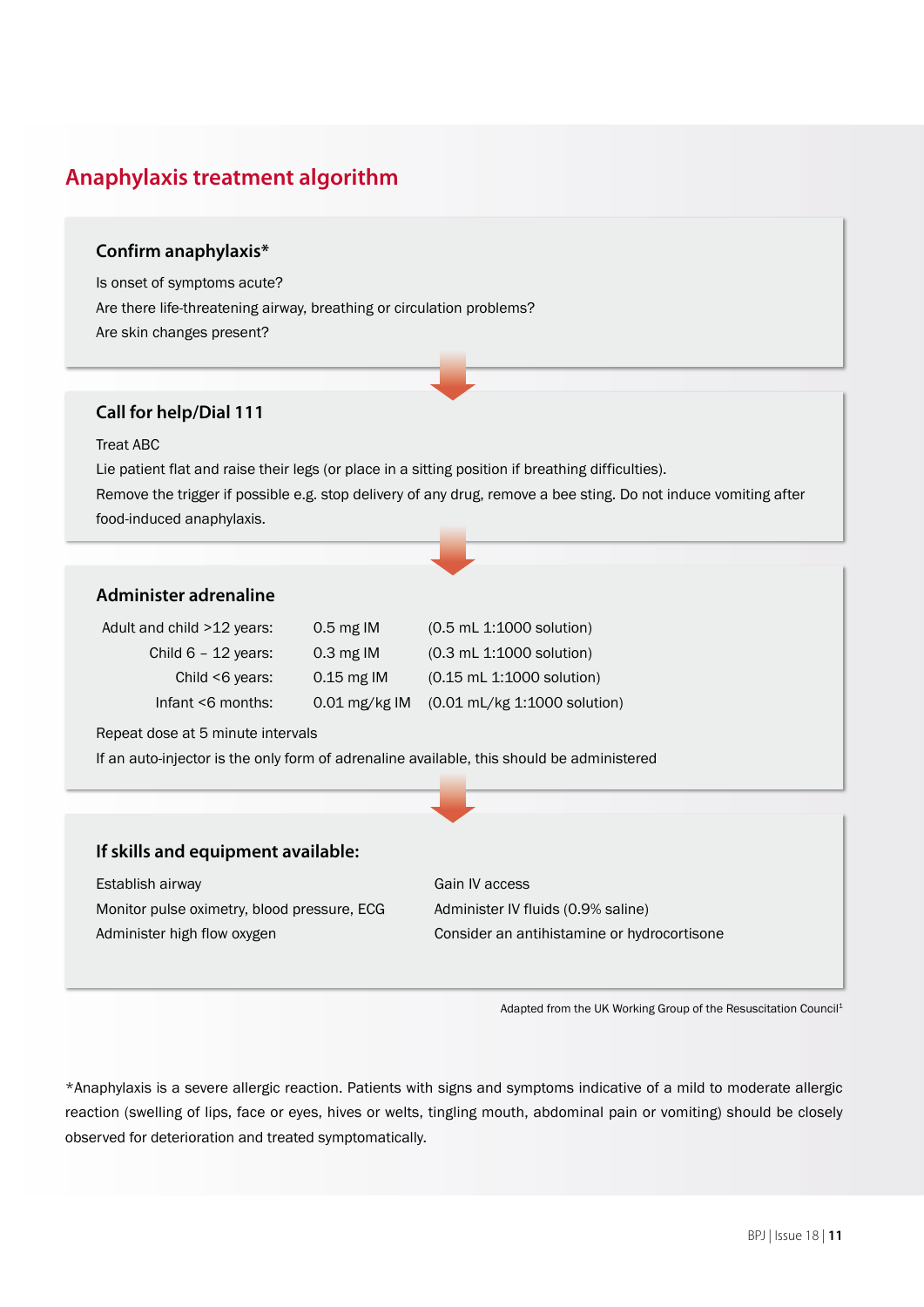# Recognising anaphylaxis

Anaphylaxis is a potentially fatal hypersensitivity reaction, characterised by rapid onset of life-threatening respiratory and cardiovascular symptoms. Most episodes are triggered by an allergen interaction with immunoglobulin E (IgE), however reactions may occur in the absence of any obvious trigger (idiopathic anaphylaxis).2

Anaphylactoid reactions are distinguished from true anaphylaxis as they are not IgE mediated, but this distinction is not clinically relevant for treatment as both types of reaction cause the same symptoms and are treated in the same way.<sup>2</sup>

#### **Allergic triggers in anaphylaxis**

Food — egg, cows' milk (and dairy foods), peanuts, tree nuts, seeds (e.g. sesame), seafood, fruit (e.g. kiwifruit, banana). Sensitivity to food additives rarely causes anaphylaxis.

Insect venom — bees, wasps.

Medication — antibiotics (e.g. penicillin), aspirin/ NSAIDs, muscle relaxants, herbal products.

Other — latex (e.g. balloons, gloves, condoms), blood products, radio contrast media, storage mite (found in stored grains e.g. flour), exercise, exposure to cold air or water.

#### **Signs and symptoms of anaphylaxis may vary**

Symptoms, severity and time of onset may vary between patients and from one episode of anaphylaxis to another.<sup>3</sup> Symptoms usually occur within five to 30 minutes after exposure to a trigger, however reactions can occur up to several hours later, or symptoms can build up over time, beginning as a mild allergic reaction. Exposure to an intravenous trigger usually results in a more rapid onset of symptoms, followed by stings, then orally ingested allergens.<sup>1</sup>

If untreated, anaphylaxis can cause death within minutes due to cardiovascular collapse (more common in adults) or respiratory tract obstruction (more common in children).<sup>2,4</sup>

Risk factors for mortality include;

- Age adolescents and younger adults are at the highest risk for fatal anaphylaxis from foods, especially peanuts. Venom-induced deaths are more frequent in middle-aged adults and older adults account for most cases of fatal medication-induced anaphylaxis.
- Asthma especially if not well controlled
- Cardiopulmonary disease
- Delayed or no administration of adrenaline

### **Diagnosing anaphylaxis**

Diagnosis is based on history and observations at the time of the event and may be difficult due to the range of signs and symptoms that can occur. However, anaphylaxis is more likely when a certain combination of factors are present.<sup>1</sup>

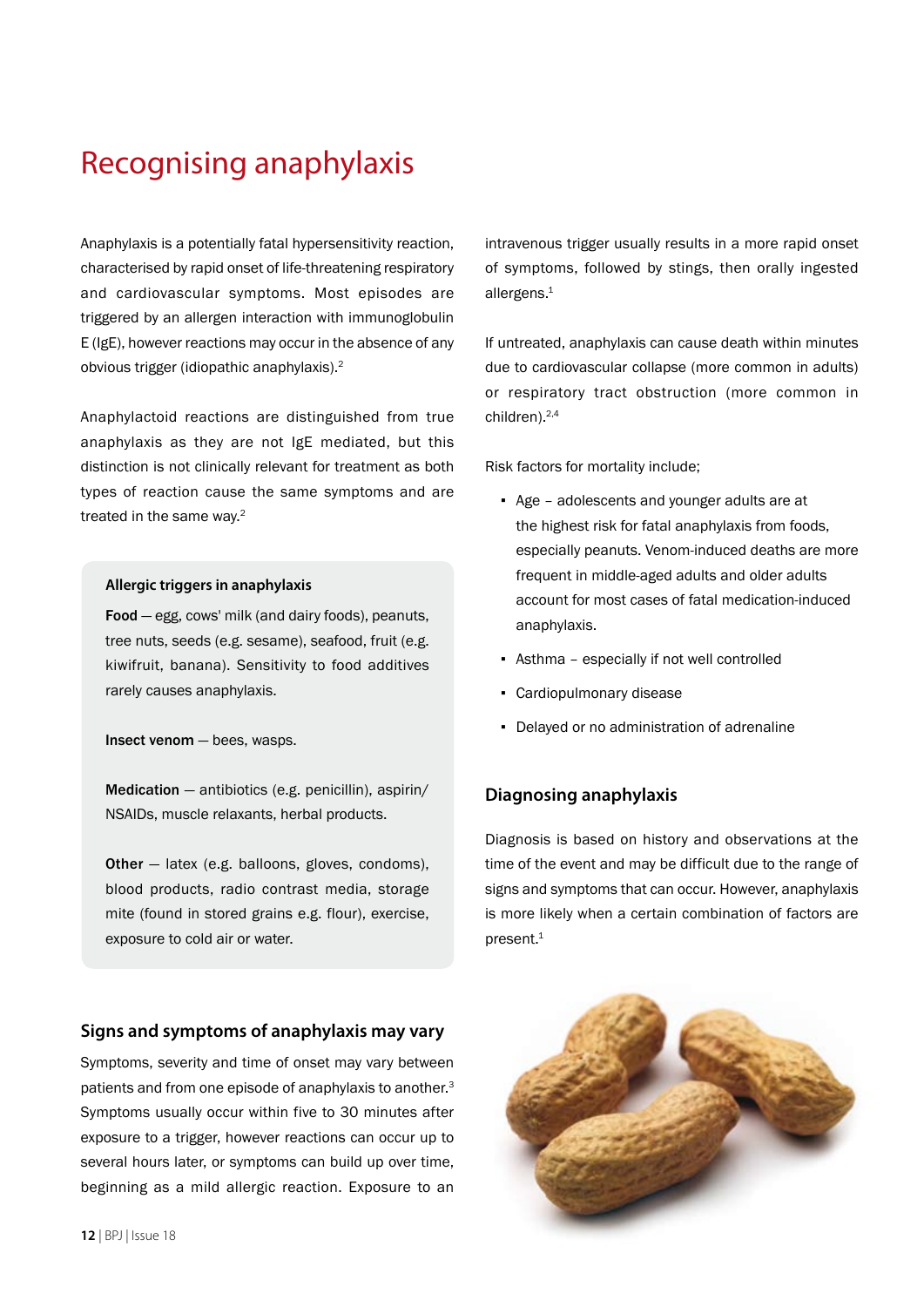#### **Criteria for suspecting anaphylaxis1**

Anaphylaxis is likely when all three of the following criteria are met:

- 1. Sudden onset and rapid progression of symptoms
- 2. Life threatening airway, breathing or circulatory problems
- 3. Skin and/or mucosal changes

Exposure to a known allergen supports the diagnosis.

Note that:

- Skin or mucosal changes alone are not a sign of anaphylactic reaction
- Skin or mucosal changes can be subtle or absent in some reactions (approximately 12%)
- Gastrointestinal symptoms may also be present

# **Differential diagnosis**

Other conditions which may mimic the signs and symptoms of anaphylaxis include:<sup>1</sup>

- Life threatening asthma, especially in children
- Septic shock hypotension, petechial or purpuric rash
- Vasovagal episode (faint) e.g. after immunisation
- Panic attack may occur in people who have had a previous anaphylactic reaction, if they think they have been exposed to the same trigger
- Breath-holding in children
- Idiopathic urticaria or angioedema
- Foreign body in the airway
- Reaction to MSG or sulphites
- Flushing due to menopause or drug reactions (e.g. vancomycin)

# Signs and symptoms of anaphylaxis

#### Life-threatening symptoms:

Airway — pharyngeal or laryngeal oedema, hoarse voice, stridor, swallowing difficulties.

Breathing — dyspnoea, increased respiratory rate, wheeze, bronchospasm, hypoxia, pulmonary oedema, cyanosis and respiratory arrest.

Circulation — shock (pale, clammy), tachycardia, hypotension, dizziness, collapse, deterioration when sitting or standing, decreased consciousness, myocardial ischaemia, ECG changes, cardiac arrest. $1$ 

#### Other symptoms:

Skin - erythema, urticaria, flushing, itching, angioedema.

Gastrointestinal — abdominal pain, cramps, vomiting, diarrhoea.

Nervous system — anxiousness, confusion, agitation.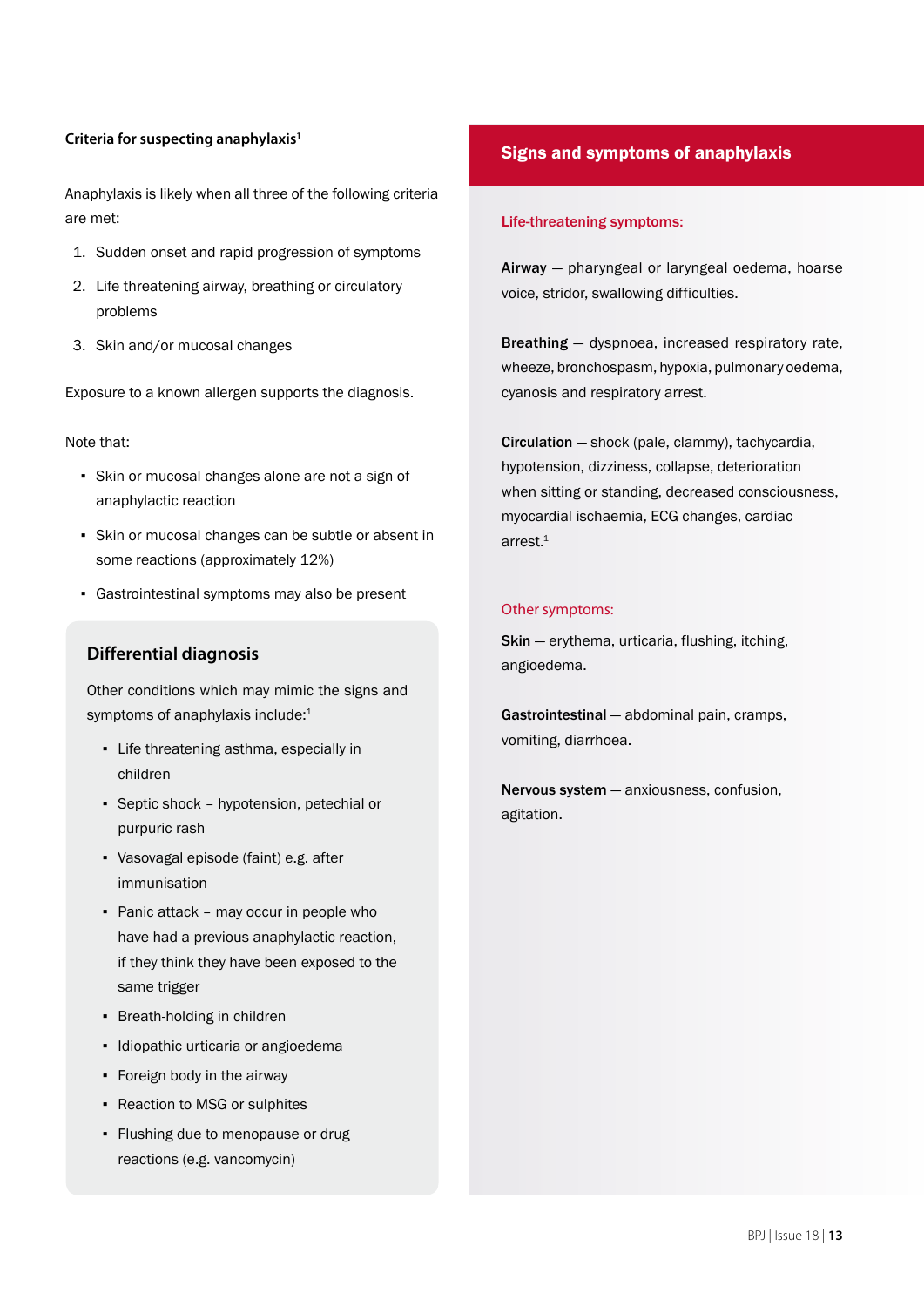# **Treating anaphylaxis**

## **Adrenaline is the core treatment**

Adrenaline (also called epinephrine) should be given immediately to all patients with life threatening features of anaphylaxis.2 Adrenaline prevents and relieves laryngeal oedema and circulatory collapse, provides bronchodilation and reduces the release of histamine and other mediators.

It is important not to give adrenaline inappropriately e.g. for allergic reactions just involving the skin, vasovagal reactions or panic attacks.<sup>1</sup> However many cases of fatal anaphylaxis are caused as a result of the reaction not being recognised and adrenaline not delivered promptly enough or not used at all.<sup>1</sup>

#### **Intramuscular injection is used in most cases**

Intramuscular (IM) injection of adrenaline is usually the most appropriate method of delivery in a primary care setting.<sup>5</sup> The best site for IM injection is the anterolateral aspect of the middle third of the thigh, ensuring that the needle is long enough to reach the thigh muscle. IM adrenaline is not recommended after cardiac arrest has occurred.1

Intravenous (IV) use of adrenaline is usually reserved for the hospital setting for those experienced in its use. IV injection can be administered when there is no response to IM adrenaline and when cardiovascular collapse is impending. This should be given by controlled infusion rather than a holus  $2$ 

Subcutaneous injection of adrenaline is not recommended as absorption is slow and unreliable.<sup>5</sup> Inhaled adrenaline is also not recommended as there is insufficient delivery for treating anaphylaxis. $1$ 

#### **Recommended adrenaline dose1**

| Age group                             | <b>IM</b> adrenaline<br>dose | mL of 1:1000<br>adrenaline |
|---------------------------------------|------------------------------|----------------------------|
| Adults and<br>children $>12$<br>years | 0.5 <sub>mg</sub>            | $0.5$ mL                   |
| $6 - 12$ years                        | 0.3 <sub>mg</sub>            | $0.3$ mL                   |
| $6$ months $-6$<br>years              | $0.15$ mg                    | $0.15$ mL                  |
| <6 months                             | $0.01$ mg/kg                 | $0.01$ mL/kg               |

The dose should be repeated at five minutes if there is no improvement. Further doses can be given at five to ten minute intervals according to response.<sup>1</sup>

Beta blockers reduce the efficacy of adrenaline. Patients using beta blockers may need IV glucagon or atropine in addition to adrenaline.

# **Use of adrenaline should not be withheld because of adverse effects**

Transient palpitations, tremor and pallor may occur after injection of adrenaline.<sup>6</sup> More serious cardiovascular effects (arrhythmia, myocardial infarction) may occur with adrenaline overdose, an inadequately diluted dose or a too rapid rate of infusion. Elderly people and people with hypertension, arteriopathies or ischaemic heart disease have the highest risk of adverse effects. Adrenaline should not be withheld but these groups of people should be monitored more closely for cardiac effects. Note that anaphylaxis itself also causes adverse cardiac events.2

 $\mathscr{P}$  Adrenaline in New Zealand is available in 1 in 1000 (1 mL) or 1 in 10000 (10 mL) injection strengths. It should be stored in a cool, dark place, but should not be refrigerated.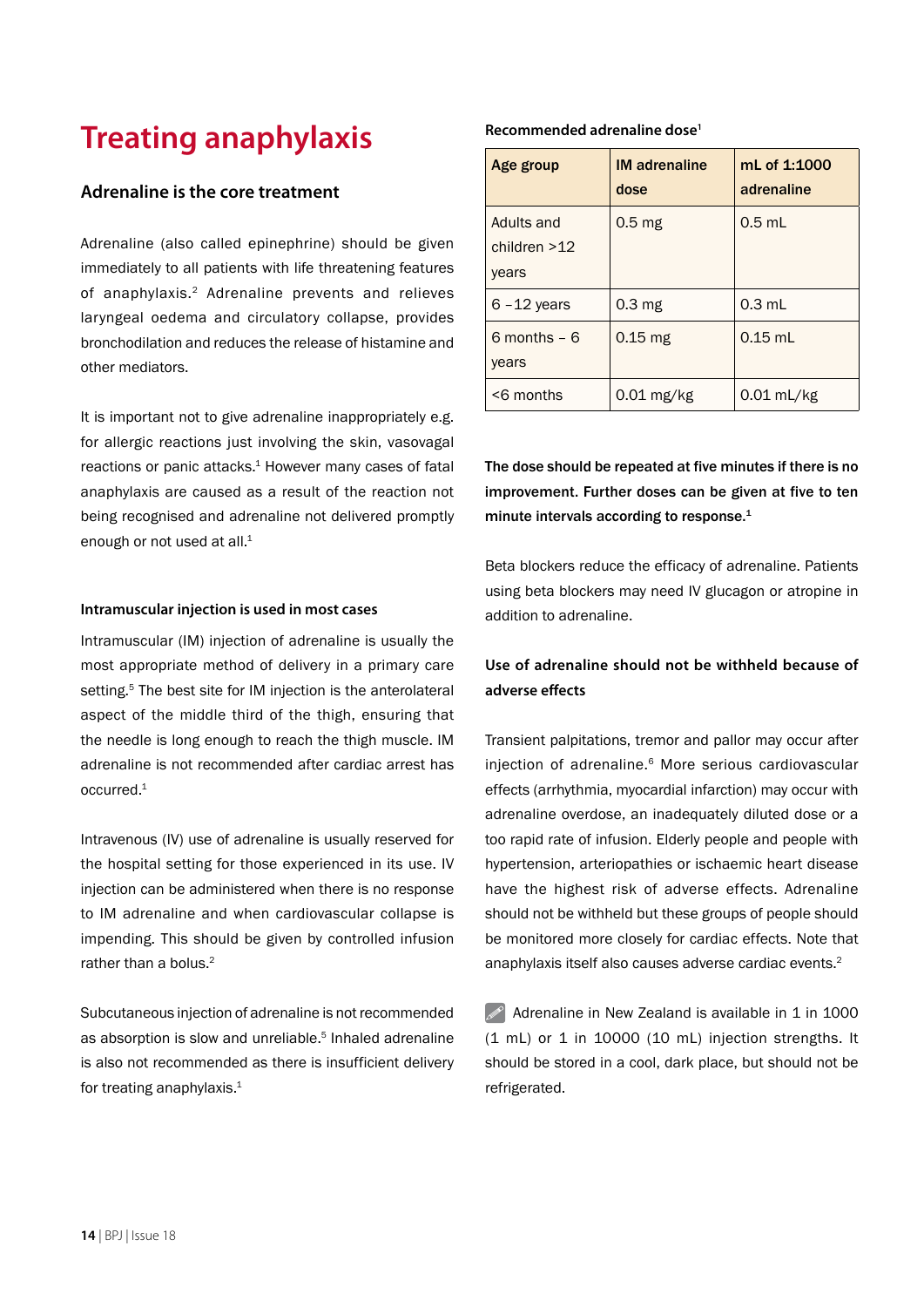# **Other treatments for anaphylaxis**

Fluids are given IV (adult 500-1000 mL, child 20 mL/ kg). They can be given rapidly but monitor response. Give further doses as necessary. A 0.9% saline solution is appropriate.

Oxygen is given using the highest concentration possible and at a high flow  $(> 10 \text{ L/min}^{-1})$ .<sup>1,4</sup>

H1-antihistamines (e.g. loratadine or cetirizine) are sometimes used for anaphylaxis to down-regulate the allergic response and minimise the clinical impact of histamine release.<sup>4</sup> H1-antihistamines may relieve itching, hives, other cutaneous symptoms and rhinorrhoea. After oral administration, onset of action is one to two hours. First generation sedating antihistamines (e.g. promethazine) should be avoided. IM preparations are not generally used.

Corticosteroids may help to shorten reactions. Recommended dose: Inject hydrocortisone slowly IV or IM. Adults 200 mg, children 6 – 12 years 100 mg, children 6 months to 6 years 50 mg, children less than 6 months  $25$  mg.<sup>1</sup>

Bronchodilators such as salbutamol (inhaled or IV), ipratropium (inhaled) or aminophyline (IV) can be considered for people with severe breathing difficulties.1

H2-receptor antagonists (e.g. ranitidine) are also sometimes used in anaphylaxis, however there is little evidence to support their effectiveness.<sup>1, 4</sup>



# **Signs and symptoms of mild to moderate allergic reaction**

Swelling of lips, face or eyes Hives or welts Tingling mouth Abdominal pain, vomiting

#### **Mild to moderate allergic reaction**

If life-threatening respiratory and cardiovascular features of anaphylaxis are not present, but there are other features of a systemic allergic reaction (e.g. skin changes, abdominal pain or vomiting), the patient should be closely observed for deterioration and given symptomatic treatment such as oral antihistamines and if clinically indicated, oral steroids (e.g. prednisone 20 mg).

# **Refer all patients with anaphylaxis to hospital care**

All patients who have had an anaphylactic reaction should be referred to hospital care and monitored and observed for up to 24 hours. $1$ 

Situations in which the risk of recurrence of symptoms (biphasic reaction) is higher include:1

- Severe reactions which were slow in onset after exposure to the trigger
- Reactions in people who have severe asthma or with a severe asthmatic component
- Reactions in which the allergen may continue to be absorbed
- Previous history of biphasic reactions

Antihistamines and oral steroid therapy may be given for up to three days after an anaphylactic reaction. This is useful for treating any remaining symptoms (e.g. urticaria) and may decrease the chance of further reaction.<sup>1</sup> Longterm use of antihistamines does not prevent anaphylaxis.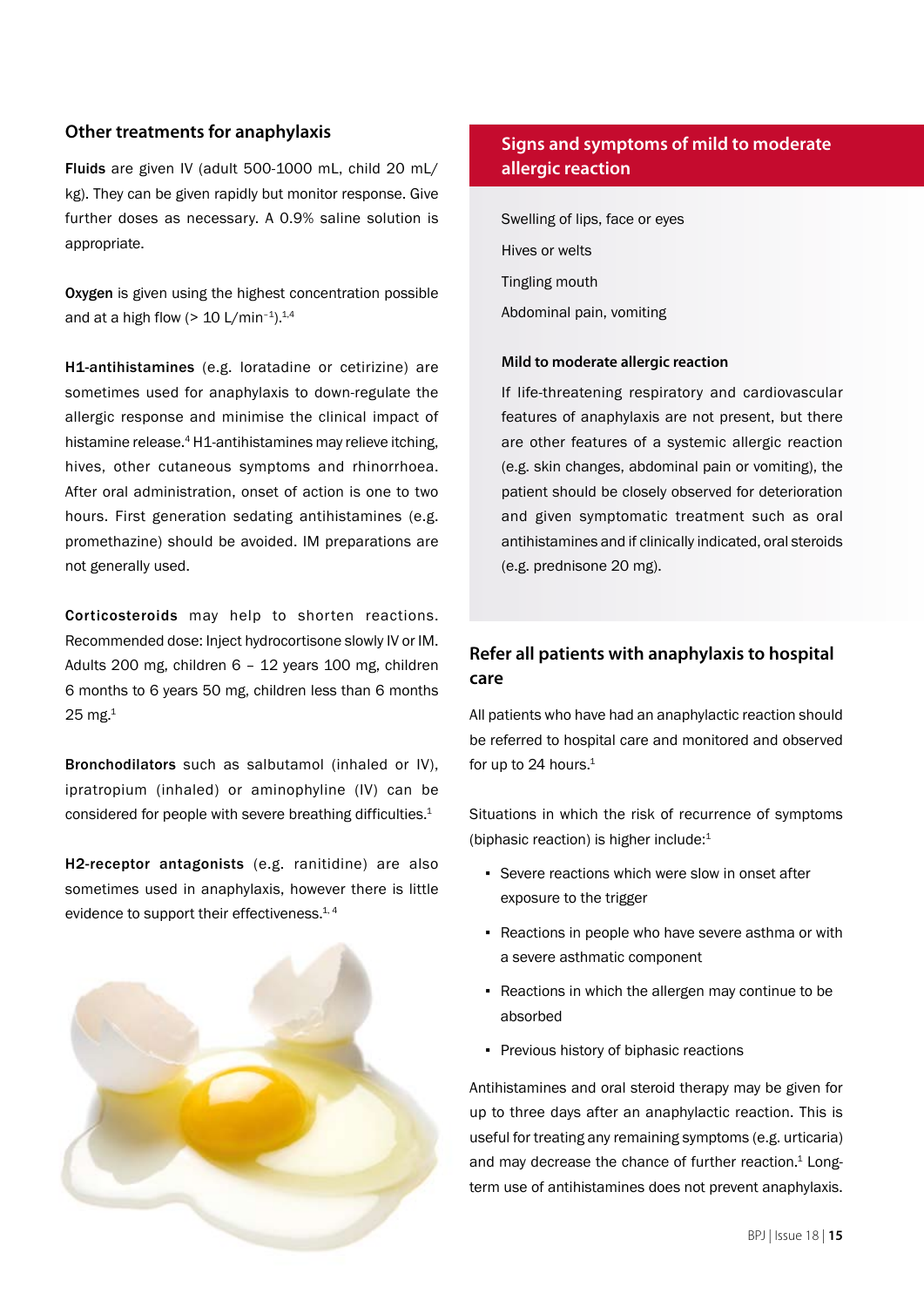# Risk reduction

After any anaphylactic reaction, consider referral for identification of the trigger and implementation of a plan to reduce the risk of future reactions.<sup>1</sup> There are only a small number of allergy specialists and clinical immunologists available via the public or private health systems in New Zealand. In areas where allergy clinics or specialists are not available, patients can be referred to paediatric, medical or dermatology specialists. A list of allergy specialists can be found at www.allergy.org.nz

Principles of long-term management:<sup>7</sup>

- Refer to a specialist for identification of triggers – this may include allergy testing or food/drug challenge.
- Provide education about avoiding triggers avoidance is the only means of prevention for many causes of anaphylaxis.
- Assess the risk of a recurrent reaction implement risk reduction measures.
- Write up an emergency anaphylaxis action plan essential for first aid management.
- Reassess regularly determine whether the allergy is still present and review prevention strategies and first aid plans.

#### **Identifying triggers**

An allergy specialist or clinical immunologist may perform tests for allergen specific IgE (skin or blood tests) to help confirm or exclude a trigger. Other methods of allergy testing (e.g. hair analysis) are not recommended and may provide unreliable or misleading results.<sup>7</sup>

#### **Education about avoiding triggers**

Education about avoiding triggers is essential as this is often the only effective measure to prevent an allergy.<sup>7</sup> It is important that concerns and anxieties about anaphylaxis are also addressed. Having an allergy can be debilitating and restrictive and can affect well-being and quality of life.<sup>9</sup>

GPs may also be asked to work with parents to help educate the child's teachers or carers and provide relevant medical information.

 $\mathscr{P}$  Information and practical suggestions for avoiding triggers, especially for food allergies, can be found online at the Australasian Society for Clinical Immunology and Allergy website (click on "anaphylaxis resources"): www.allergy.org.au

#### **Assessing and reducing risk**

In some cases people may be able to easily avoid the trigger that puts them at risk of anaphylaxis e.g. a specific drug or easily identifiable food such as shellfish. For others, reducing their risk is not as easy.

When the risk of anaphylaxis is not able to be easily managed, safety measures such as carrying an adrenaline auto-injector should be considered. An adrenaline autoinjector is recommended for:

- People with a history of idiopathic reaction
- People with continued risk from food or venom related reactions which are difficult to avoid
- People with known allergy who have concurrent asthma or ischaemic heart disease (increases risk of severe reaction)
- People who live in remote areas

EpiPen is the only type of auto-injector available in New Zealand and is not funded.\* In comes in 0.3 mg (for adults and children over 20 kg) and 0.15 mg doses (for children 10 kg – 20 kg) and can be ordered directly from a distributor by the GP, purchased by the patient from a pharmacy, or ordered over the internet. It is essential

<sup>\*</sup> Funding may be available from ACC for people with anaphylaxis due to insect stings or bites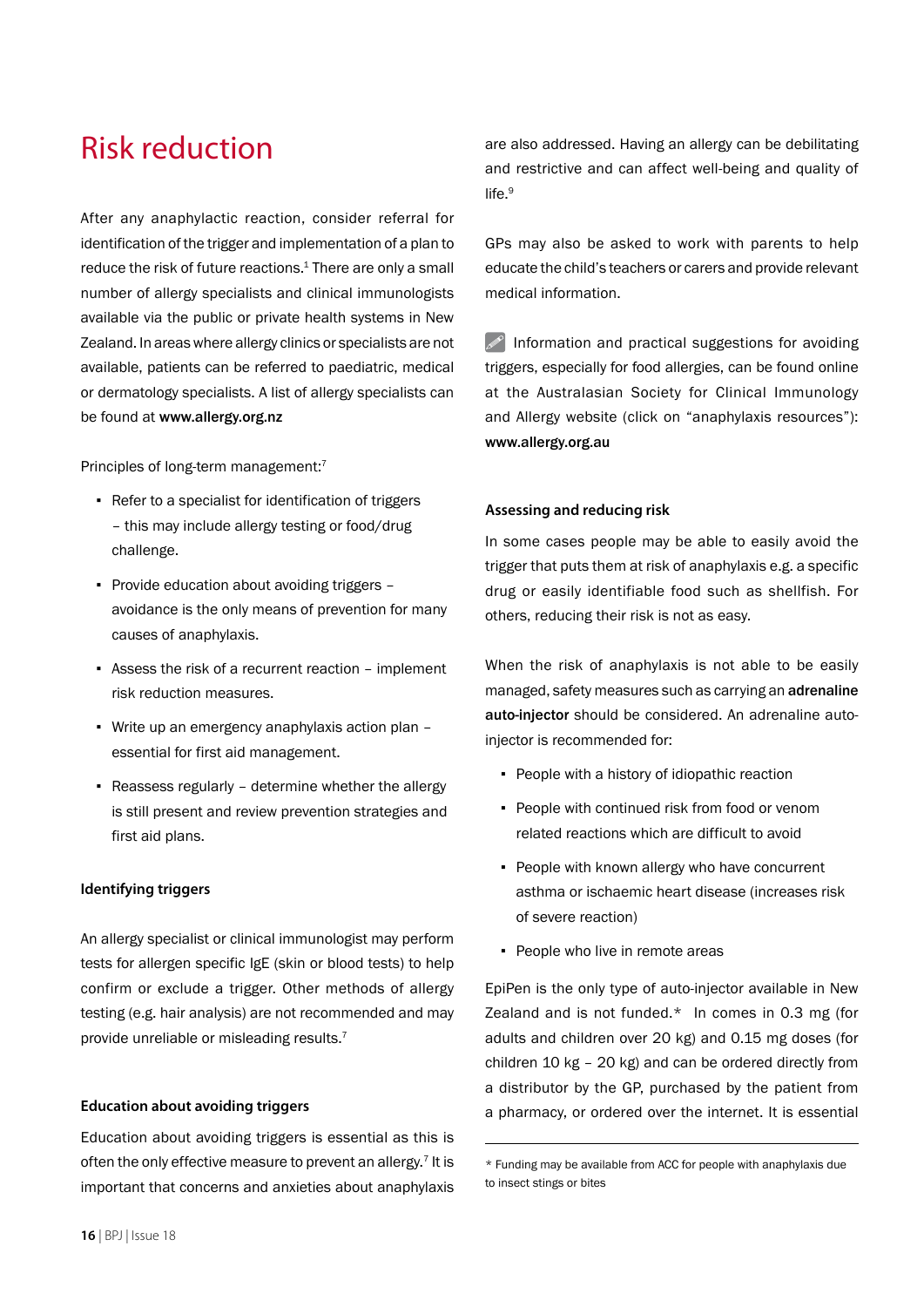that patients and their families are shown how to use the device correctly. Practice auto-injectors may be useful – these devices do not contain adrenaline or a needle and are usually available wherever auto-injectors are sold.

A Medical Alert bracelet or emblem should also be considered, especially for allergies to medicines and latex that need to be avoided in an emergency medical situation.

For drug allergies, patient details should be submitted to the Centre for Adverse Reactions Monitoring (CARM) so information can be entered into the national patient alert system.

Further risk reduction can be achieved by identifying patients who have a food allergy and also have asthma and ensuring that their asthma is well controlled.

Any patient who has had a systemic reaction to insect venom should be referred to a specialist who may recommend venom immunotherapy (desensitisation), which reduces the risk of anaphylaxis with subsequent exposure.

#### **Anaphylaxis action plan**

An anaphylaxis emergency action plan is a written document completed by the GP that includes information on allergic triggers, family contact details, signs and symptoms, and indicating when to call for medical assistance or use an adrenaline auto-injector if available. As symptoms of anaphylaxis often vary, it is important to have individual action plans with specific instructions. Copies of action plans should be kept by the patient, GP, allergy specialist and school/workplace.

 $\mathscr{P}$  Action plans for anaphylaxis that can be completed by doctors for their patients are available online from the Australasian Society for Clinical Immunology and Allergy (click on "anaphylaxis resources"): www.allergy.org.au

#### **Regular review**

Some food allergies can resolve with age e.g. allergy to dairy products, soy, wheat and egg, so children should be reviewed regularly by a specialist to determine whether the allergy is still present. This also includes people who may have been incorrectly diagnosed. Unnecessary food avoidance can adversely affect nutrition, particularly in children.7

Severe allergies to multiple foods and allergies to tree nuts, peanuts or seeds are less likely to resolve. Allergy to seafood, insect venom and medications is usually a lifelong problem.<sup>7</sup> However it is important that any allergy is properly diagnosed.

GPs should regularly review action plans and provide reeducation on adrenaline auto-injector use, also checking with the patient that the medication has not expired.

#### References

- 1. Soar J, Pumphrey R, Cant A, et al, Working group of the Resuscitation Council (UK). Emergency treatment of anaphylactic reactions - guidelines for healthcare providers. Resuscitation 2008;77:157-69.
- 2. Sheikh A, Shehata Y, Brown S, Simons E. Adrenaline (epinephrine) for the treatment of anaphylaxis with and without shock. Cochrane Database Sys Rev 2008(4):CD006312.
- 3. Simons F, Sheikh A. Evidence-based management of anaphylaxis. Allergy 2007;62:827-8.
- 4. Sheikh A, ten Broek V, Brown S, Simons E. H1-antihistamines for the treatment of anaphylaxis with and without shock. Cochrane Database Sys Rev 2007(1):CD006160.
- 5. Simons F, Roberts J, Gu X, Simons K. Epinephrine absorption in adults: intramuscular versus subcutaneous injection. J Allergy Clin Immunol 1998;101:33-7.
- 6. Simons F. Emergency treatment of anaphylaxis: Revised UK guidelines are a concise evidence based resource. BMJ 2008;336:1141-2.
- 7. Australasian Society of Clinical Immunology and Allergy (ASCIA). Anaphylaxis training resources. New South Wales, Australia, 2005.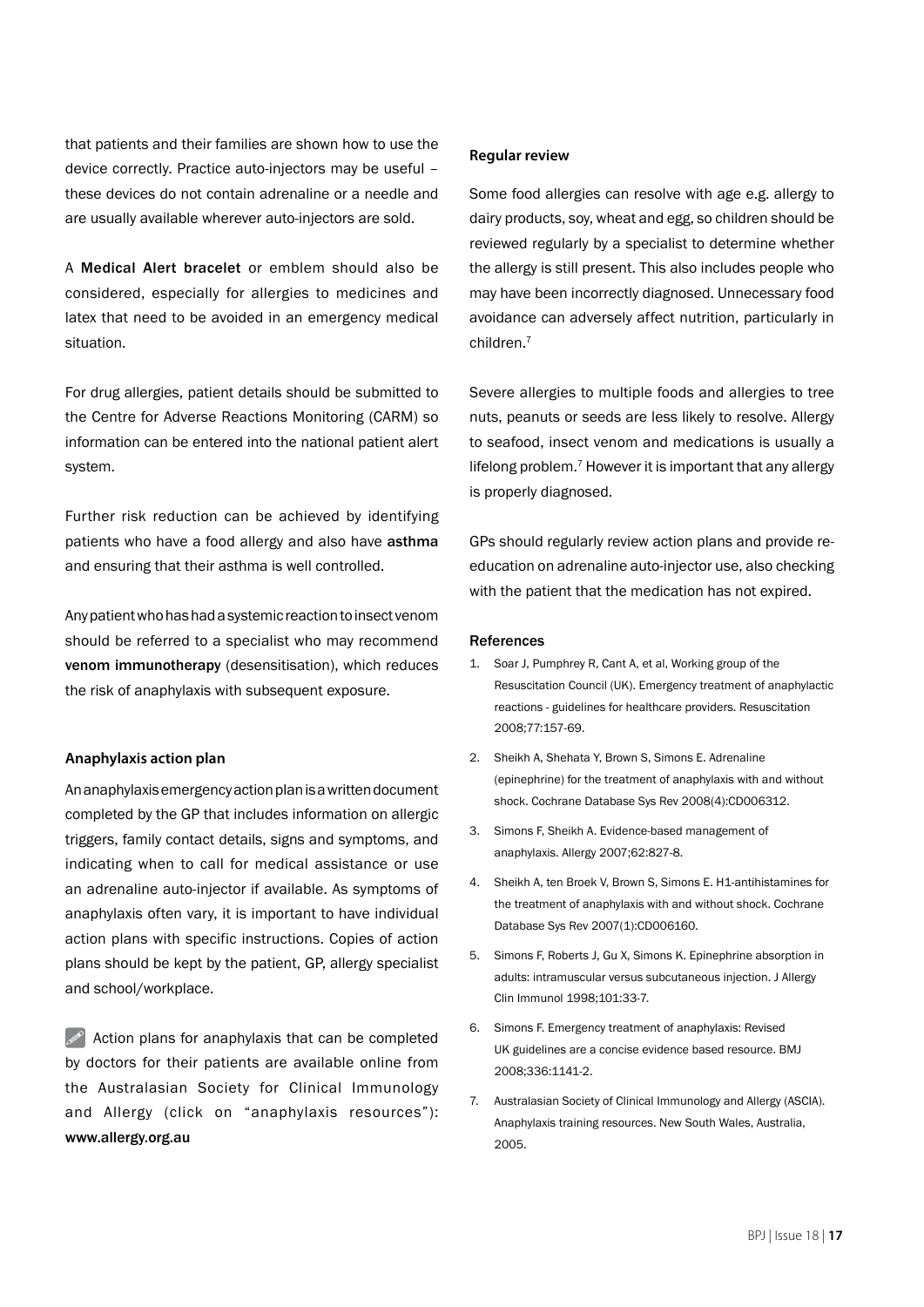# **Unusual cases of anaphylaxis in New Zealand**

Contributed by Dr Richard Steele

## **"Pancake" anaphylaxis**

Storage mites, of which multiple species are present in New Zealand, are microscopic insects that are found in stored grains (e.g. wheat and corn). Sensitisation to these mites is associated with worsening symptoms of asthma, eczema and rhinitis as well as anaphylaxis.<sup>1</sup> Sensitisation is most common in people living in humid environments and living near or working in grain storage facilities due to increased exposure to the mite.

Anaphylaxis to storage mite is also called "pancake" anaphylaxis, as it usually presents in patients who have eaten homemade baked goods made of flour that has been stored at home for a prolonged period of time.<sup>2</sup> Most patients have a history of atopy.<sup>3</sup> Skin prick test or specific IgE to house dust mite is an important clue as most patients are positive due to the high cross-reactivity between storage and house dust mite. Many of the patients are also sensitive to aspirin.<sup>3</sup> The mites can be identified through microscopic examination of the ingredient in question, although experience is required to do this and is limited in New Zealand.

Management can be problematic and is not evidence based. Patients are usually counselled to avoid homemade food containing flour.3 They are also advised to eat foods from commercial sources where the turnover of ingredients is much shorter and ingredients are less likely to become contaminated with mites. All grains and flour stored at home should be kept in sealed containers in the fridge and for a short period of time.

# *Anisakis* **in the South Pacific**

*Anisakis simplexis* is a parasite found in many New Zealand fish species and is able to infect humans.<sup>4</sup> The main risk factor for infection is eating raw or partially cooked fish.<sup>5</sup> Occupational exposure in fish workers has also been documented. The acute illness is usually self limiting with severe abdominal pain, vomiting and diarrhoea.<sup>5</sup>

In New Zealand, allergic reactions to *Anisakis* are predominantly seen in those of Pacific Island origin. The patient usually presents with acute reaction (urticaria, angioedema and anaphylaxis) after eating infected seafood. Skin and specific IgE testing to seafood is usually negative. Specific IgE to *Anisakis* is available in New Zealand, and this is usually positive. Confusion can arise as the reaction after ingestion of *Anisakis* tends to be more delayed compared to other reactions to food.

Management is essentially similar to other forms of anaphylaxis. Patients should be advised to avoid all fish and cephalopods (e.g. octopus, squid). Crustaceans (e.g. prawns, shrimps) and shellfish can usually be eaten. Avoidance is problematic as the reactions to fish usually only occur intermittently depending upon whether there is infestation. Eating fish may be an important part of life for the patient and therefore education and negotiation is very important. If the patient elects to eat fish, the risks are likely to be reduced by suggesting that only the flesh (muscle) of the fish be eaten. Whole fish and the abdominal contents of the fish should be avoided. Fish should be obtained from fresh sources, and should be gutted quickly to avoid contamination of the muscle. Heating the fish to 60°C or freezing to –20°C (for at least 48 hours) is also recommended. Although the dead parasites remain allergenic after freezing this process is likely to reduce the risk of anaphylaxis.<sup>6</sup> Fresh water fish are much less likely to be parasitized unless they have

> been fed untreated fish waste. Injectable adrenaline should be offered to those at risk of further exposure.